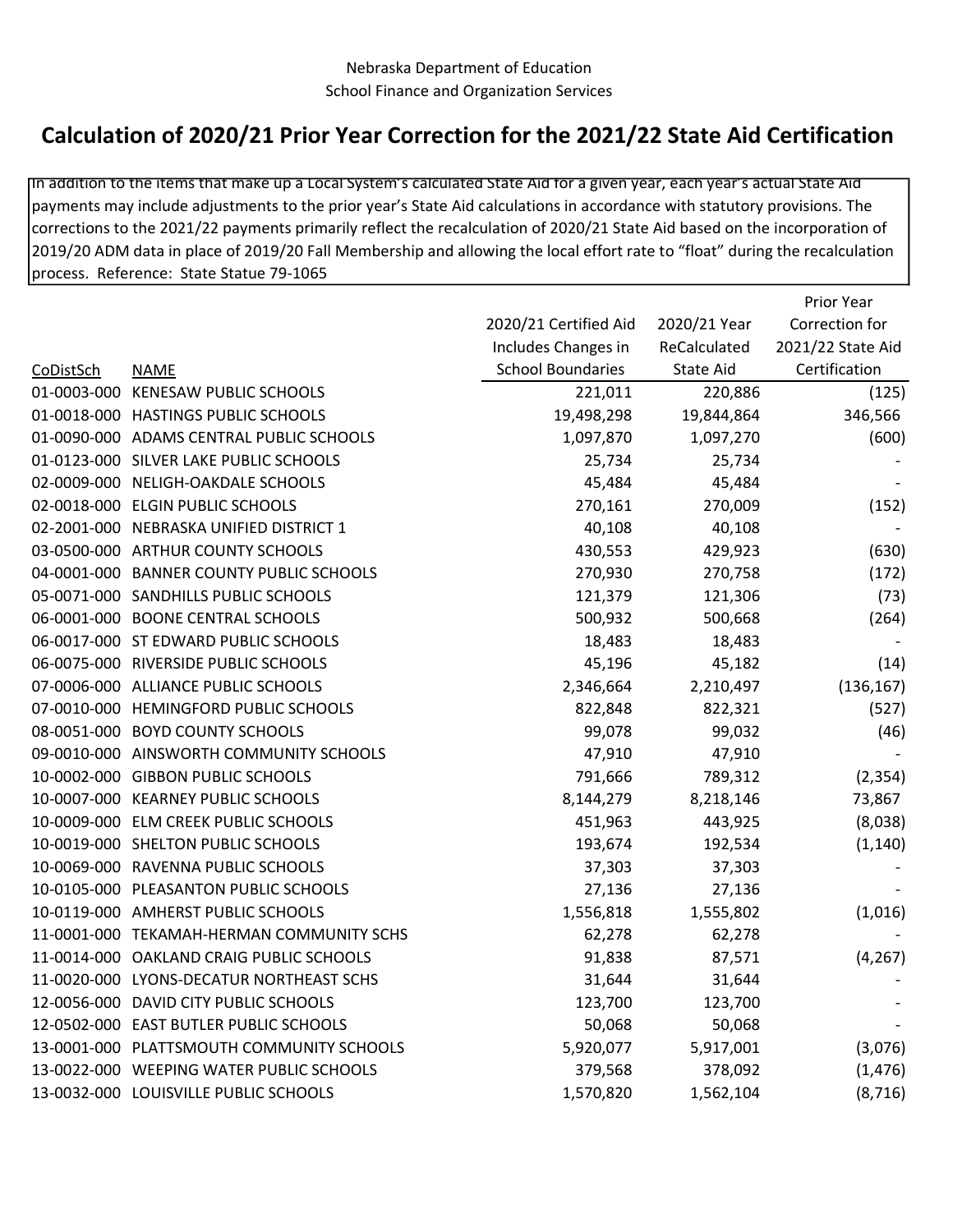|                  |                                            |                          |              | Prior Year        |
|------------------|--------------------------------------------|--------------------------|--------------|-------------------|
|                  |                                            | 2020/21 Certified Aid    | 2020/21 Year | Correction for    |
|                  |                                            | Includes Changes in      | ReCalculated | 2021/22 State Aid |
| <b>CoDistSch</b> | <b>NAME</b>                                | <b>School Boundaries</b> | State Aid    | Certification     |
| 13-0056-000      | <b>CONESTOGA PUBLIC SCHOOLS</b>            | 334,028.0                | 331,072.0    | (2,956)           |
| 13-0097-000      | ELMWOOD-MURDOCK PUBLIC SCHOOLS             | 1,068,874.0              | 1,065,956.0  | (2,918)           |
| 14-0008-000      | HARTINGTON NEWCASTLE PUBLIC SCHOOLS        | 81,462.0                 | 81,462.0     |                   |
| 14-0045-000      | RANDOLPH PUBLIC SCHOOLS                    | 32,145.0                 | 32,145.0     |                   |
| 14-0054-000      | LAUREL-CONCORD-COLERIDGE SCHOOL            | 60,928.0                 | 60,928.0     |                   |
| 14-0101-000      | <b>WYNOT PUBLIC SCHOOLS</b>                | 1,332,126.0              | 1,338,243.0  | 6,117             |
|                  | 15-0010-000 CHASE COUNTY SCHOOLS           | 311,015.0                | 310,857.0    | (158)             |
|                  | 15-0536-000 WAUNETA-PALISADE PUBLIC SCHS   | 48,139.0                 | 46,652.0     | (1, 487)          |
|                  | 16-0006-000 VALENTINE COMMUNITY SCHOOLS    | 76,604.0                 | 76,604.0     |                   |
| 16-0030-000      | <b>CODY-KILGORE PUBLIC SCHS</b>            | 1,112,550.0              | 1,111,161.0  | (1, 389)          |
|                  | 17-0001-000 SIDNEY PUBLIC SCHOOLS          | 5,323,276.0              | 5,320,683.0  | (2, 593)          |
|                  | 17-0003-000 LEYTON PUBLIC SCHOOLS          | 99,704.0                 | 99,651.0     | (53)              |
|                  | 17-0009-000 POTTER-DIX PUBLIC SCHOOLS      | 518,507.0                | 518,177.0    | (330)             |
|                  | 18-0002-000 SUTTON PUBLIC SCHOOLS          | 199,429.0                | 199,330.0    | (99)              |
| 18-0011-000      | <b>HARVARD PUBLIC SCHOOLS</b>              | 287,296.0                | 287,118.0    | (178)             |
|                  | 19-0039-000 LEIGH COMMUNITY SCHOOLS        | 243,213.0                | 243,074.0    | (139)             |
| 19-0058-000      | <b>CLARKSON PUBLIC SCHOOLS</b>             | 94,470.0                 | 94,424.0     | (46)              |
| 19-0070-000      | HOWELLS-DODGE CONSOLIDATED SCHOOLS         | 54,209.0                 | 54,209.0     |                   |
|                  | 19-0123-000 SCHUYLER COMMUNITY SCHOOLS     | 4,172,106.0              | 4,187,940.0  | 15,834            |
| 20-0001-000      | <b>WEST POINT PUBLIC SCHOOLS</b>           | 139,739.0                | 139,739.0    |                   |
|                  | 20-0020-000 BANCROFT-ROSALIE COMM SCHOOLS  | 612,655.0                | 612,266.0    | (389)             |
|                  | 20-0030-000 WISNER-PILGER PUBLIC SCHOOLS   | 444,102.0                | 443,845.0    | (257)             |
|                  | 21-0015-000 ANSELMO-MERNA PUBLIC SCHOOLS   | 469,631.0                | 469,334.0    | (297)             |
| 21-0025-000      | <b>BROKEN BOW PUBLIC SCHOOLS</b>           | 99,689.0                 | 99,689.0     |                   |
|                  | 21-0044-000 ANSLEY PUBLIC SCHOOLS          | 16,103.0                 | 16,103.0     |                   |
|                  | 21-0084-000 SARGENT PUBLIC SCHOOLS         | 35,886.0                 | 35,872.0     | (14)              |
|                  | 21-0089-000 ARNOLD PUBLIC SCHOOLS          | 198,839.0                | 198,726.0    | (113)             |
|                  | 21-0180-000 CALLAWAY PUBLIC SCHOOLS        | 21,746.0                 | 21,746.0     |                   |
|                  | 22-0011-000 SO SIOUX CITY COMMUNITY SCHS   | 28,749,119.0             | 28,596,646.0 | (152, 473)        |
|                  | 22-0031-000 HOMER COMMUNITY SCHOOLS        | 2,084,725.0              | 2,082,218.0  | (2,507)           |
|                  | 23-0002-000 CHADRON PUBLIC SCHOOLS         | 4,263,306.0              | 4,275,084.0  | 11,778            |
|                  | 23-0071-000 CRAWFORD PUBLIC SCHOOLS        | 809,580.0                | 808,639.0    | (941)             |
|                  | 24-0001-000 LEXINGTON PUBLIC SCHOOLS       | 21,235,702.0             | 21,378,746.0 | 143,044           |
|                  | 24-0004-000 OVERTON PUBLIC SCHOOLS         | 672,094.0                | 670,516.0    | (1, 578)          |
|                  | 24-0011-000 COZAD COMMUNITY SCHOOLS        | 1,897,994.0              | 1,894,781.0  | (3, 213)          |
| 24-0020-000      | <b>GOTHENBURG PUBLIC SCHOOLS</b>           | 715,022.0                | 711,632.0    | (3,390)           |
|                  | 24-0101-000 SUMNER-EDDYVILLE-MILLER SCHS   | 210,839.0                | 210,707.0    | (132)             |
|                  | 25-0025-000 CREEK VALLEY SCHOOLS           | 30,620.0                 | 30,620.0     |                   |
|                  | 25-0095-000 SOUTH PLATTE PUBLIC SCHOOLS    | 267,209.0                | 267,044.0    | (165)             |
|                  | 26-0001-000 PONCA PUBLIC SCHOOLS           | 1,971,684.0              | 1,967,923.0  | (3,761)           |
| 26-0070-000      | ALLEN CONSOLIDATED SCHOOLS                 | 15,473.0                 | 15,473.0     |                   |
| 26-0561-000      | <b>EMERSON-HUBBARD PUBLIC SCHOOLS</b>      | 29,219.0                 | 29,219.0     |                   |
| 27-0001-000      | <b>FREMONT PUBLIC SCHOOLS</b>              | 16,941,668.0             | 16,919,066.0 | (22, 602)         |
|                  | 27-0062-000 SCRIBNER-SNYDER COMMUNITY SCHS | 38,208.0                 | 38,208.0     |                   |
|                  | 27-0594-000 LOGAN VIEW PUBLIC SCHOOLS      | 698,664.0                | 698,242.0    | (422)             |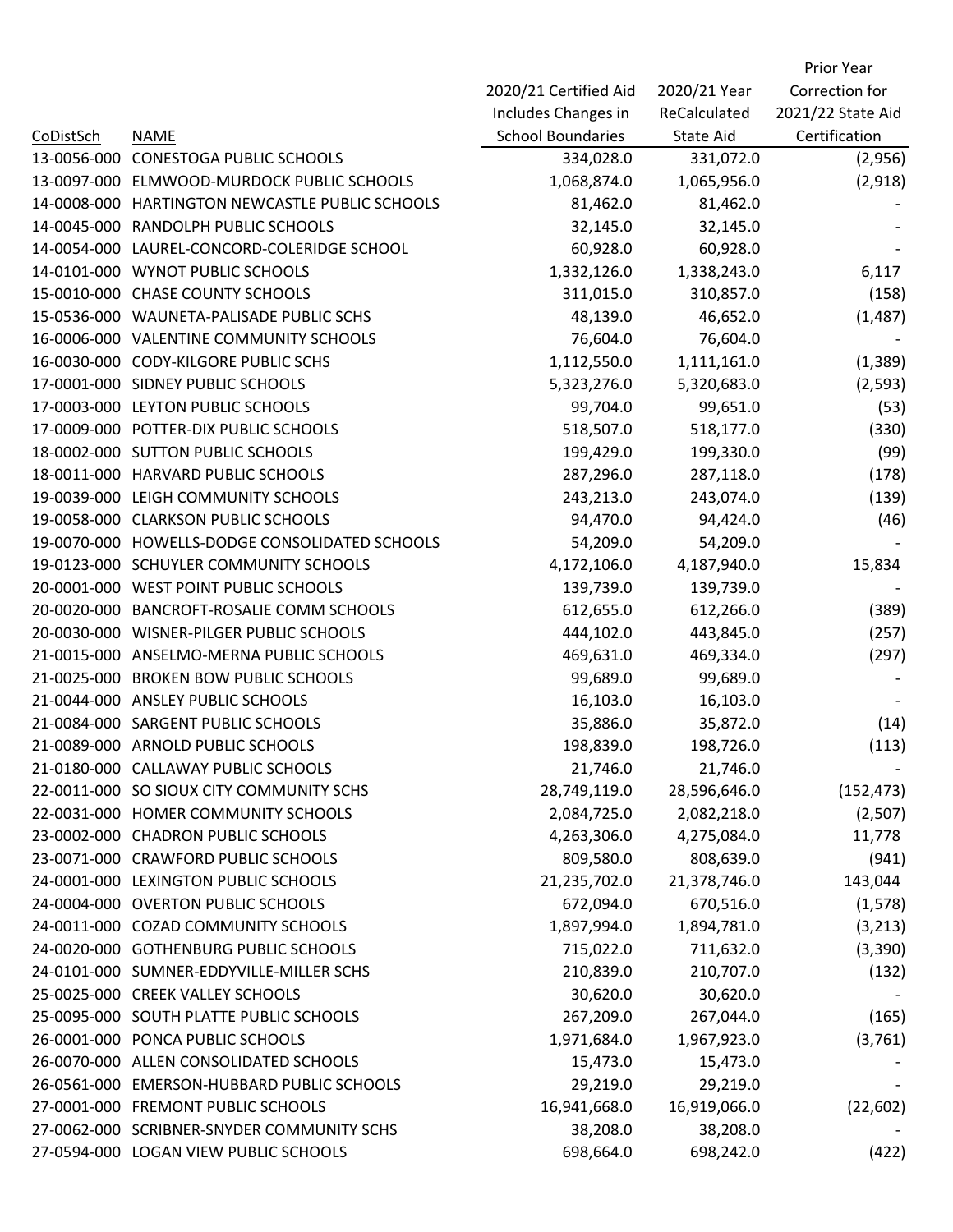|                  |                                          |                          |              | Prior Year        |
|------------------|------------------------------------------|--------------------------|--------------|-------------------|
|                  |                                          | 2020/21 Certified Aid    | 2020/21 Year | Correction for    |
|                  |                                          | Includes Changes in      | ReCalculated | 2021/22 State Aid |
| <b>CoDistSch</b> | <b>NAME</b>                              | <b>School Boundaries</b> | State Aid    | Certification     |
| 27-0595-000      | NORTH BEND CENTRAL PUBLIC SCHS           | 821,121                  | 820,620      | (501)             |
| 28-0001-000      | OMAHA PUBLIC SCHOOLS                     | 284,511,590              | 283,112,047  | (1,399,543)       |
| 28-0010-000      | <b>ELKHORN PUBLIC SCHOOLS</b>            | 19,143,503               | 19,180,341   | 36,838            |
| 28-0015-000      | DOUGLAS CO WEST COMMUNITY SCHS           | 1,042,476                | 1,042,102    | (374)             |
| 28-0017-000      | MILLARD PUBLIC SCHOOLS                   | 76,648,810               | 77,034,957   | 386,147           |
| 28-0054-000      | <b>RALSTON PUBLIC SCHOOLS</b>            | 11,164,498               | 11,157,519   | (6, 979)          |
| 28-0059-000      | <b>BENNINGTON PUBLIC SCHOOLS</b>         | 14,373,655               | 14,722,323   | 348,668           |
| 28-0066-000      | <b>WESTSIDE COMMUNITY SCHOOLS</b>        | 19,752,224               | 19,739,858   | (12, 366)         |
| 29-0117-000      | DUNDY CO STRATTON PUBLIC SCHS            | 37,126                   | 37,126       |                   |
| 30-0001-000      | <b>EXETER-MILLIGAN PUBLIC SCHOOLS</b>    | 39,243                   | 39,243       |                   |
|                  | 30-0025-000 FILLMORE CENTRAL PUBLIC SCHS | 83,295                   | 83,295       |                   |
|                  | 30-0054-000 SHICKLEY PUBLIC SCHOOLS      | 191,907                  | 191,794      | (113)             |
|                  | 31-0506-000 FRANKLIN PUBLIC SCHOOLS      | 119,000                  | 118,947      | (53)              |
| 32-0046-000      | MAYWOOD PUBLIC SCHOOLS                   | 192,149                  | 192,030      | (119)             |
| 32-0095-000      | EUSTIS-FARNAM PUBLIC SCHOOLS             | 24,486                   | 24,486       |                   |
| 32-0125-000      | MEDICINE VALLEY PUBLIC SCHOOLS           | 765,910                  | 761,616      | (4, 294)          |
|                  | 33-0018-000 ARAPAHOE PUBLIC SCHOOLS      | 191,482                  | 191,377      | (105)             |
|                  | 33-0021-000 CAMBRIDGE PUBLIC SCHOOLS     | 1,097,848                | 1,096,606    | (1, 242)          |
|                  | 33-0540-000 SOUTHERN VALLEY SCHOOLS      | 36,905                   | 36,905       |                   |
|                  | 34-0001-000 SOUTHERN SCHOOL DISTRICT 1   | 1,488,527                | 1,487,021    | (1,506)           |
|                  | 34-0015-000 BEATRICE PUBLIC SCHOOLS      | 6,166,513                | 6,092,301    | (74, 212)         |
| 34-0034-000      | <b>FREEMAN PUBLIC SCHOOLS</b>            | 611,497                  | 611,121      | (376)             |
| 34-0100-000      | DILLER-ODELL PUBLIC SCHOOLS              | 166,501                  | 166,408      | (93)              |
| 35-0001-000      | <b>GARDEN COUNTY SCHOOLS</b>             | 42,837                   | 42,837       |                   |
| 36-0100-000      | <b>BURWELL PUBLIC SCHOOLS</b>            | 179,089                  | 178,990      | (99)              |
| 37-0030-000      | ELWOOD PUBLIC SCHOOLS                    | 39,349                   | 39,349       |                   |
|                  | 38-0011-000 HYANNIS AREA SCHOOLS         | 58,779                   | 58,753       | (26)              |
| 39-0060-000      | <b>CENTRAL VALLEY PUBLIC SCHOOLS</b>     | 28,634                   | 28,634       |                   |
| 40-0002-000      | <b>GRAND ISLAND PUBLIC SCHOOLS</b>       | 58,193,946               | 57,316,451   | (877, 495)        |
|                  | 40-0082-000 NORTHWEST PUBLIC SCHOOLS     | 8,952,167                | 8,946,323    | (5,844)           |
|                  | 40-0083-000 WOOD RIVER RURAL SCHOOLS     | 58,598                   | 58,598       |                   |
| 40-0126-000      | DONIPHAN-TRUMBULL PUBLIC SCHS            | 82,923                   | 82,923       |                   |
|                  | 41-0002-000 GILTNER PUBLIC SCHOOLS       | 767,831                  | 767,336      | (495)             |
| 41-0091-000      | <b>HAMPTON PUBLIC SCHOOL</b>             | 408,653                  | 408,396      | (257)             |
|                  | 41-0504-000 AURORA PUBLIC SCHOOLS        | 195,249                  | 195,249      |                   |
|                  | 42-0002-000 ALMA PUBLIC SCHOOLS          | 1,408,898                | 1,401,141    | (7, 757)          |
| 43-0079-000      | HAYES CENTER PUBLIC SCHOOLS              | 9,017                    | 9,017        |                   |
|                  | 44-0070-000 HITCHCOCK CO SCH SYSTEM      | 27,258                   | 26,324       | (934)             |
|                  | 45-0007-000 O'NEILL PUBLIC SCHOOLS       | 105,497                  | 105,497      |                   |
|                  | 45-0029-000 EWING PUBLIC SCHOOLS         | 13,957                   | 13,957       |                   |
|                  | 45-0044-000 STUART PUBLIC SCHOOLS        | 1,044,113                | 1,045,007    | 894               |
|                  | 45-0137-000 CHAMBERS PUBLIC SCHOOLS      | 120,984                  | 120,911      | (73)              |
|                  | 45-0239-000 WEST HOLT PUBLIC SCHOOLS     | 39,415                   | 39,415       |                   |
|                  | 46-0001-000 MULLEN PUBLIC SCHOOLS        | 224,186                  | 224,047      | (139)             |
|                  | 47-0001-000 ST PAUL PUBLIC SCHOOLS       | 1,671,641                | 1,661,917    | (9, 724)          |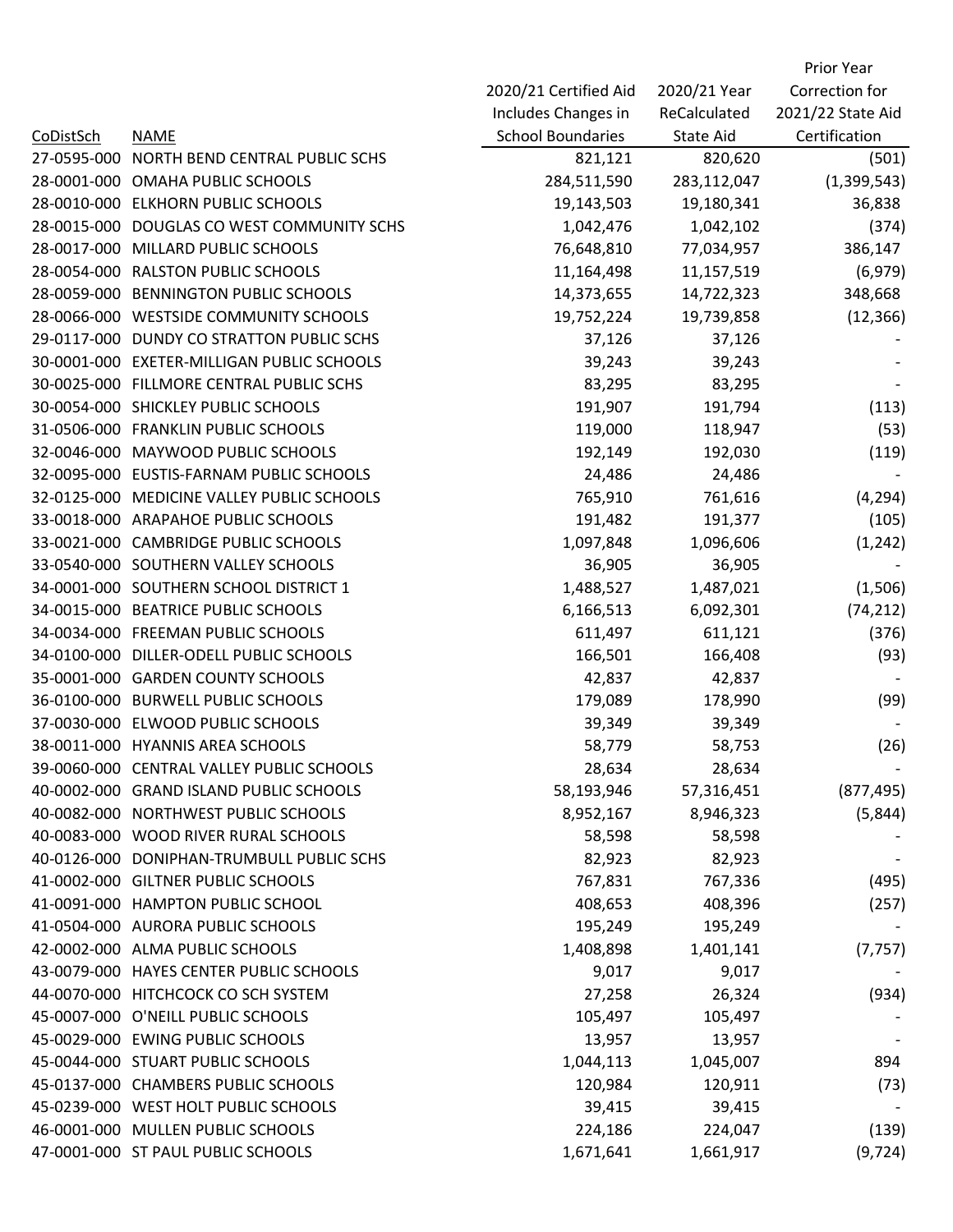|                  |                                                |                          |                  | Prior Year        |
|------------------|------------------------------------------------|--------------------------|------------------|-------------------|
|                  |                                                | 2020/21 Certified Aid    | 2020/21 Year     | Correction for    |
|                  |                                                | Includes Changes in      | ReCalculated     | 2021/22 State Aid |
| <b>CoDistSch</b> | <b>NAME</b>                                    | <b>School Boundaries</b> | <b>State Aid</b> | Certification     |
| 47-0100-000      | <b>CENTURA PUBLIC SCHOOLS</b>                  | 289,664                  | 289,506          | (158)             |
|                  | 47-0103-000 ELBA PUBLIC SCHOOLS                | 829,031                  | 828,644          | (387)             |
|                  | 48-0008-000 FAIRBURY PUBLIC SCHOOLS            | 104,413                  | 104,413          |                   |
|                  | 48-0300-000 TRI COUNTY PUBLIC SCHOOLS          | 469,133                  | 468,856          | (277)             |
| 48-0303-000      | <b>MERIDIAN PUBLIC SCHOOLS</b>                 | 673,147                  | 672,712          | (435)             |
|                  | 49-0033-000 STERLING PUBLIC SCHOOLS            | 20,375                   | 20,375           |                   |
|                  | 49-0050-000 JOHNSON CO CENTRAL PUBLIC SCHS     | 54,479                   | 54,479           |                   |
|                  | 50-0001-000 WILCOX-HILDRETH PUBLIC SCHOOLS     | 26,219                   | 26,219           |                   |
|                  | 50-0501-000 AXTELL COMMUNITY SCHOOLS           | 238,380                  | 238,241          | (139)             |
| 50-0503-000      | MINDEN PUBLIC SCHOOLS                          | 105,673                  | 105,673          |                   |
|                  | 51-0001-000 OGALLALA PUBLIC SCHOOLS            | 127,447                  | 127,447          |                   |
|                  | 51-0006-000 PAXTON CONSOLIDATED SCHOOLS        | 648,356                  | 647,940          | (416)             |
|                  | 52-0100-000 KEYA PAHA COUNTY SCHOOLS           | 29,593                   | 29,579           | (14)              |
|                  | 53-0001-000 KIMBALL PUBLIC SCHOOLS             | 51,439                   | 51,439           |                   |
|                  | 54-0013-000 CREIGHTON COMMUNITY PUBLIC SCHOOLS | 65,713                   | 65,693           | (20)              |
|                  | 54-0096-000 CROFTON COMMUNITY SCHOOLS          | 317,191                  | 317,007          | (184)             |
| 54-0501-000      | NIOBRARA PUBLIC SCHOOLS                        | 1,802,891                | 1,802,126        | (765)             |
|                  | 54-0505-000 SANTEE COMMUNITY SCHOOLS           | 3,207,205                | 3,208,246        | 1,041             |
|                  | 54-0576-000 WAUSA PUBLIC SCHOOLS               | 25,053                   | 25,053           |                   |
| 54-0586-000      | <b>BLOOMFIELD COMMUNITY SCHOOLS</b>            | 38,094                   | 38,094           |                   |
| 55-0001-000      | LINCOLN PUBLIC SCHOOLS                         | 115,495,528              | 115,405,278      | (90, 250)         |
|                  | 55-0145-000 WAVERLY SCHOOL DISTRICT 145        | 381,949                  | 381,949          |                   |
| 55-0148-000      | MALCOLM PUBLIC SCHOOLS                         | 3,116,632                | 3,107,720        | (8, 912)          |
| 55-0160-000      | NORRIS SCHOOL DIST 160                         | 5,093,917                | 5,154,505        | 60,588            |
| 55-0161-000      | RAYMOND CENTRAL PUBLIC SCHOOLS                 | 367,599                  | 364,693          | (2,906)           |
| 56-0001-000      | NORTH PLATTE PUBLIC SCHOOLS                    | 9,549,794                | 9,362,245        | (187, 549)        |
|                  | 56-0006-000 BRADY PUBLIC SCHOOLS               | 288,155                  | 287,977          | (178)             |
|                  | 56-0007-000 MAXWELL PUBLIC SCHOOLS             | 1,856,884                | 1,855,664        | (1,220)           |
|                  | 56-0037-000 HERSHEY PUBLIC SCHOOLS             | 1,657,351                | 1,656,276        | (1,075)           |
|                  | 56-0055-000 SUTHERLAND PUBLIC SCHOOLS          | 37,325                   | 37,325           |                   |
|                  | 56-0565-000 WALLACE PUBLIC SCH DIST 65 R       | 254,147                  | 253,989          | (158)             |
|                  | 57-0501-000 STAPLETON PUBLIC SCHOOLS           | 452,885                  | 452,594          | (291)             |
|                  | 58-0025-000 LOUP COUNTY PUBLIC SCHOOLS         | 7,185                    | 7,185            |                   |
| 59-0001-000      | <b>MADISON PUBLIC SCHOOLS</b>                  | 73,268                   | 73,268           |                   |
|                  | 59-0002-000 NORFOLK PUBLIC SCHOOLS             | 11,701,805               | 11,379,587       | (322, 218)        |
|                  | 59-0005-000 BATTLE CREEK PUBLIC SCHOOLS        | 760,523                  | 760,055          | (468)             |
|                  | 59-0013-000 NEWMAN GROVE PUBLIC SCHOOLS        | 24,146                   | 24,146           |                   |
|                  | 59-0080-000 ELKHORN VALLEY SCHOOLS             | 123,033                  | 122,987          | (46)              |
|                  | 60-0090-000 MC PHERSON COUNTY SCHOOLS          | 5,061                    | 5,061            |                   |
|                  | 61-0004-000 CENTRAL CITY PUBLIC SCHOOLS        | 92,511                   | 92,511           |                   |
|                  | 61-0049-000 PALMER PUBLIC SCHOOLS              | 1,297,798                | 1,288,055        | (9, 743)          |
|                  | 62-0021-000 BAYARD PUBLIC SCHOOLS              | 1,970,925                | 1,963,953        | (6, 972)          |
|                  | 62-0063-000 BRIDGEPORT PUBLIC SCHOOLS          | 446,865                  | 446,614          | (251)             |
|                  | 63-0001-000 FULLERTON PUBLIC SCHOOLS           | 30,182                   | 30,182           |                   |
|                  | 63-0030-000 TWIN RIVER PUBLIC SCHOOLS          | 48,305                   | 48,305           |                   |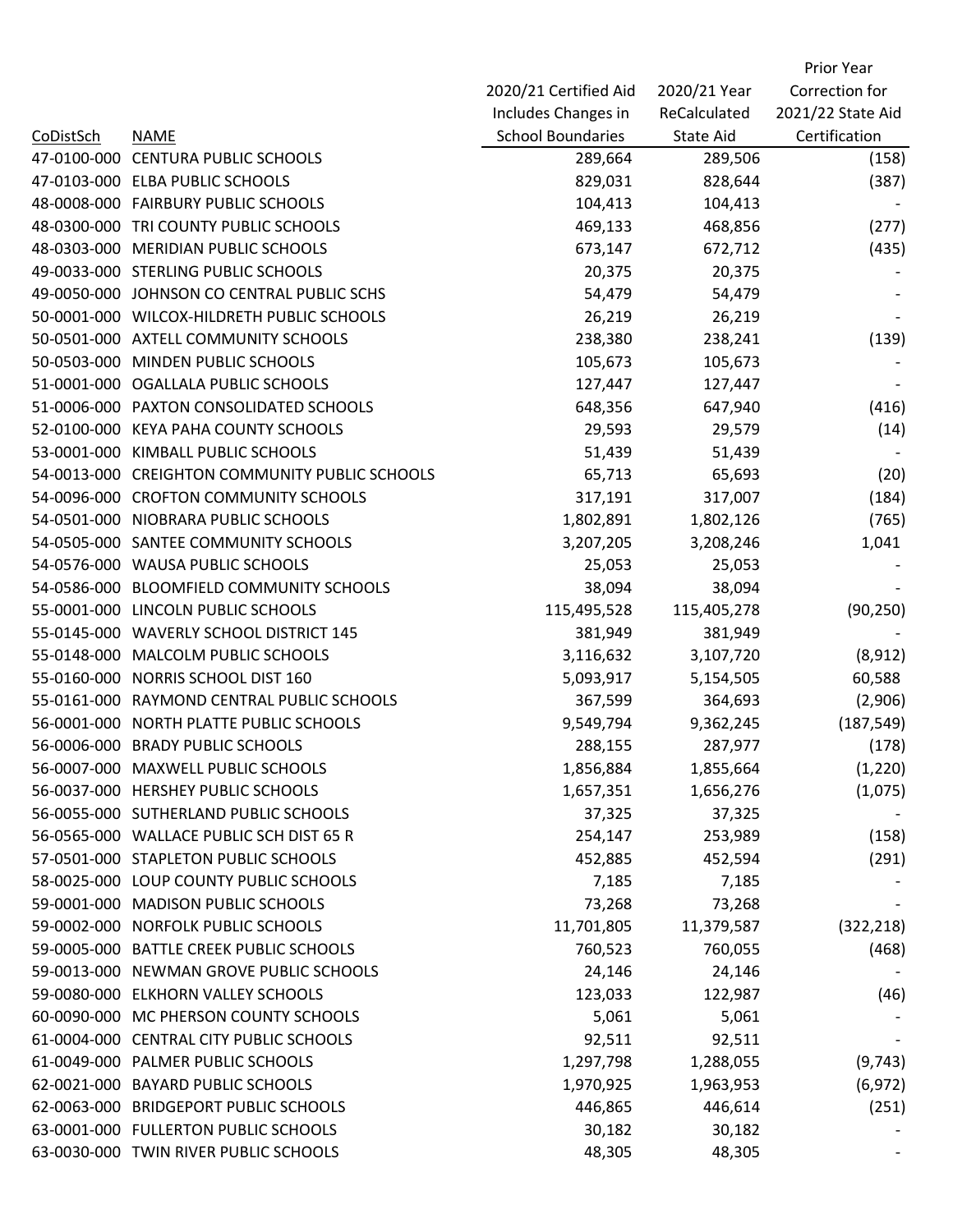|                  |                                                      |                          |              | Prior Year        |
|------------------|------------------------------------------------------|--------------------------|--------------|-------------------|
|                  |                                                      | 2020/21 Certified Aid    | 2020/21 Year | Correction for    |
|                  |                                                      | Includes Changes in      | ReCalculated | 2021/22 State Aid |
| <b>CoDistSch</b> | <b>NAME</b>                                          | <b>School Boundaries</b> | State Aid    | Certification     |
| 64-0023-000      | JOHNSON-BROCK PUBLIC SCHOOLS                         | 904,527                  | 903,953      | (574)             |
|                  | 64-0029-000 AUBURN PUBLIC SCHOOLS                    | 2,948,274                | 2,948,658    | 384               |
|                  | 65-0011-000 SUPERIOR PUBLIC SCHOOLS                  | 832,763                  | 831,781      | (982)             |
|                  | 65-2005-000 SOUTH CENTRAL NEBRASKA UNIFIED 5         | 85,711                   | 85,711       |                   |
| 66-0027-000      | SYRACUSE-DUNBAR-AVOCA SCHOOLS                        | 144,644                  | 141,506      | (3, 138)          |
| 66-0111-000      | NEBRASKA CITY PUBLIC SCHOOLS                         | 4,288,105                | 4,326,049    | 37,944            |
|                  | 66-0501-000 PALMYRA DISTRICT OR 1                    | 1,298,165                | 1,284,424    | (13, 741)         |
| 67-0001-000      | PAWNEE CITY PUBLIC SCHOOLS                           | 1,131,716                | 1,132,819    | 1,103             |
| 67-0069-000      | LEWISTON CONSOLIDATED SCHOOLS                        | 451,108                  | 450,817      | (291)             |
| 68-0020-000      | PERKINS COUNTY SCHOOLS                               | 61,010                   | 61,010       |                   |
| 69-0044-000      | HOLDREGE PUBLIC SCHOOLS                              | 173,280                  | 173,280      |                   |
| 69-0054-000      | <b>BERTRAND PUBLIC SCHOOLS</b>                       | 30,133                   | 30,133       |                   |
| 69-0055-000      | LOOMIS PUBLIC SCHOOLS                                | 532,254                  | 531,911      | (343)             |
|                  | 70-0002-000 PIERCE PUBLIC SCHOOLS                    | 260,086                  | 259,973      | (113)             |
| 70-0005-000      | PLAINVIEW PUBLIC SCHOOLS                             | 40,159                   | 40,159       |                   |
|                  | 70-0542-000 OSMOND COMMUNITY SCHOOLS                 | 143,129                  | 143,056      | (73)              |
| 71-0001-000      | <b>COLUMBUS PUBLIC SCHOOLS</b>                       | 16,399,875               | 16,498,951   | 99,076            |
| 71-0005-000      | LAKEVIEW COMMUNITY SCHOOLS                           | 90,625                   | 90,625       |                   |
| 71-0067-000      | HUMPHREY PUBLIC SCHOOLS                              | 549,191                  | 548,874      | (317)             |
| 72-0015-000      | <b>CROSS COUNTY COMMUNITY SCHOOLS</b>                | 212,336                  | 212,223      | (113)             |
|                  | 72-0019-000 OSCEOLA PUBLIC SCHOOLS                   | 34,992                   | 34,992       |                   |
|                  | 72-0032-000 SHELBY - RISING CITY PUBLIC SCHOOLS      | 646,934                  | 646,532      | (402)             |
| 72-0075-000      | HIGH PLAINS COMMUNITY SCHOOLS                        | 32,464                   | 32,464       |                   |
| 73-0017-000      | MC COOK PUBLIC SCHOOLS                               | 5,713,891                | 5,687,684    | (26, 207)         |
| 73-0179-000      | SOUTHWEST PUBLIC SCHOOLS                             | 28,605                   | 28,605       |                   |
|                  | 74-0056-000 FALLS CITY PUBLIC SCHOOLS                | 287,111                  | 286,986      | (125)             |
|                  | 74-0070-000 HUMBOLDT TABLE ROCK STEINAUER            | 40,493                   | 40,493       |                   |
| 75-0100-000      | ROCK COUNTY PUBLIC SCHOOLS                           | 230,576                  | 230,437      | (139)             |
| 76-0002-000      | <b>CRETE PUBLIC SCHOOLS</b>                          | 9,917,567                | 9,913,241    | (4, 326)          |
| 76-0044-000      | DORCHESTER PUBLIC SCHOOL                             | 238,546                  | 238,401      | (145)             |
|                  | 76-0068-000 FRIEND PUBLIC SCHOOLS                    | 39,006                   | 39,006       |                   |
|                  | 76-0082-000 WILBER-CLATONIA PUBLIC SCHOOLS           | 539,866                  | 529,862      | (10,004)          |
|                  | 77-0001-000 BELLEVUE PUBLIC SCHOOLS                  | 50,567,522               | 52,362,869   | 1,795,347         |
|                  | 77-0027-000 PAPILLION LA VISTA COMMUNITY SCHOOLS     | 36,857,027               | 36,869,756   | 12,729            |
|                  | 77-0037-000 GRETNA PUBLIC SCHOOLS                    | 20,730,886               | 20,693,462   | (37, 424)         |
|                  | 77-0046-000 SPRINGFIELD PLATTEVIEW COMMUNITY SCHOOLS | 762,239                  | 761,898      | (341)             |
|                  | 78-0001-000 ASHLAND-GREENWOOD PUBLIC SCHS            | 1,169,493                | 1,175,664    | 6,171             |
|                  | 78-0009-000 YUTAN PUBLIC SCHOOLS                     | 2,314,904                | 2,311,459    | (3, 445)          |
|                  | 78-0039-000 WAHOO PUBLIC SCHOOLS                     | 176,927                  | 176,927      |                   |
| 78-0072-000      | <b>MEAD PUBLIC SCHOOLS</b>                           | 518,997                  | 518,674      | (323)             |
| 78-0107-000      | <b>CEDAR BLUFFS PUBLIC SCHOOLS</b>                   | 3,304,940                | 3,300,064    | (4,876)           |
| 79-0002-000      | MINATARE PUBLIC SCHOOLS                              | 2,733,477                | 2,741,233    | 7,756             |
| 79-0011-000      | MORRILL PUBLIC SCHOOLS                               | 1,564,216                | 1,562,725    | (1, 491)          |
| 79-0016-000      | <b>GERING PUBLIC SCHOOLS</b>                         | 9,054,494                | 9,171,058    | 116,564           |
|                  | 79-0031-000 MITCHELL PUBLIC SCHOOLS                  | 4,546,094                | 4,544,893    | (1,201)           |
|                  |                                                      |                          |              |                   |